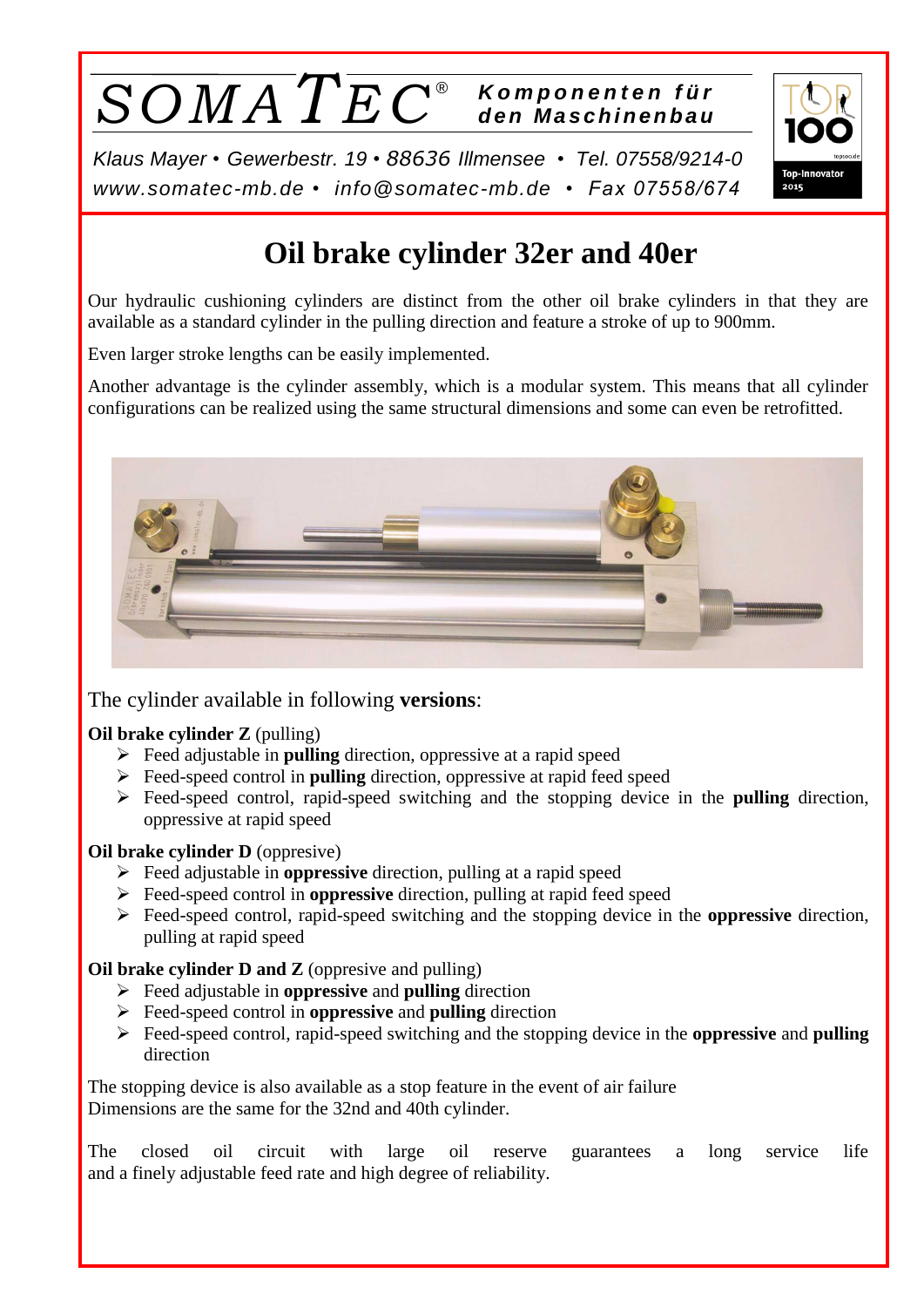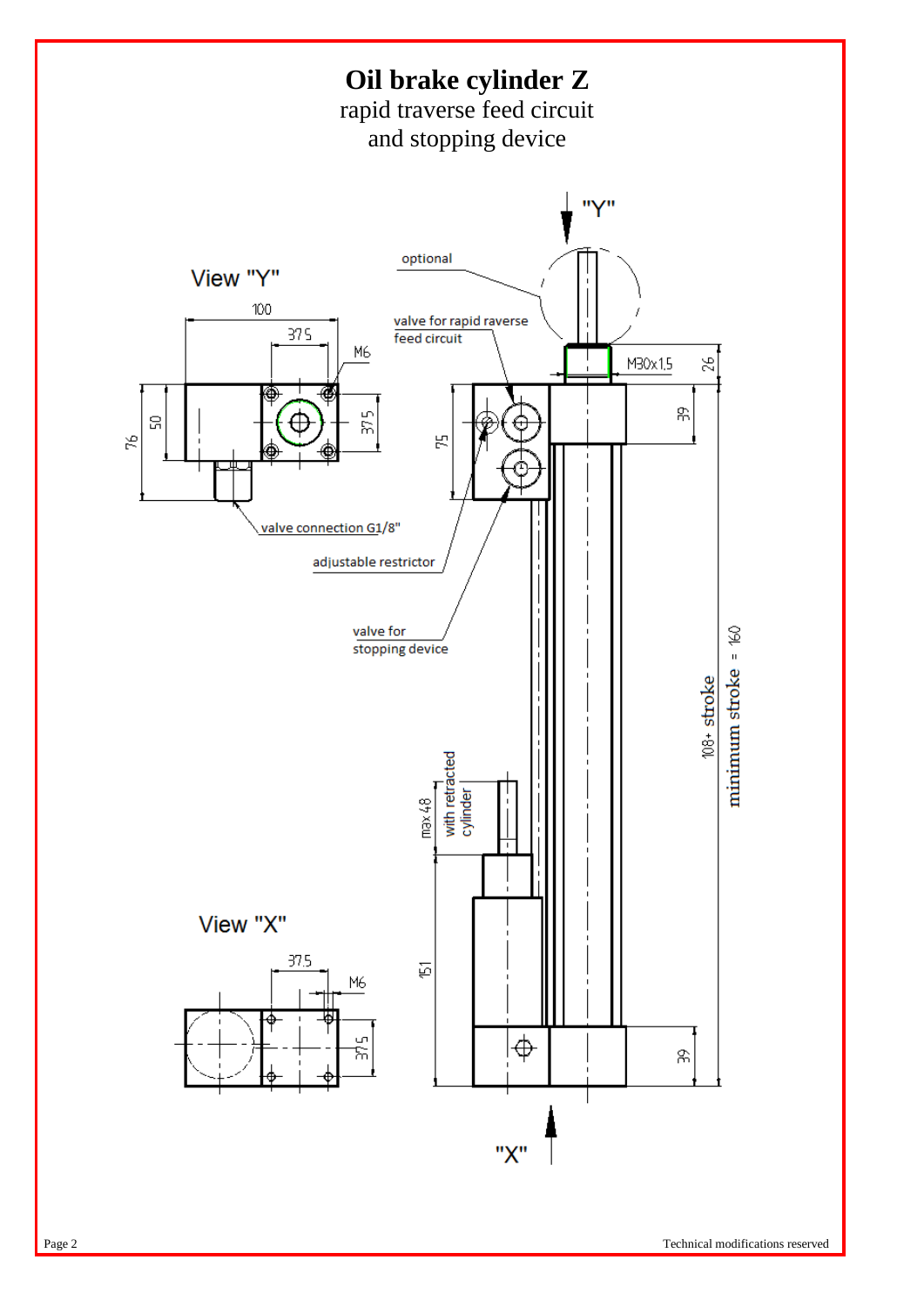

<sup>-</sup> Rod C45 HC

- Seals: nitrile, polyurethane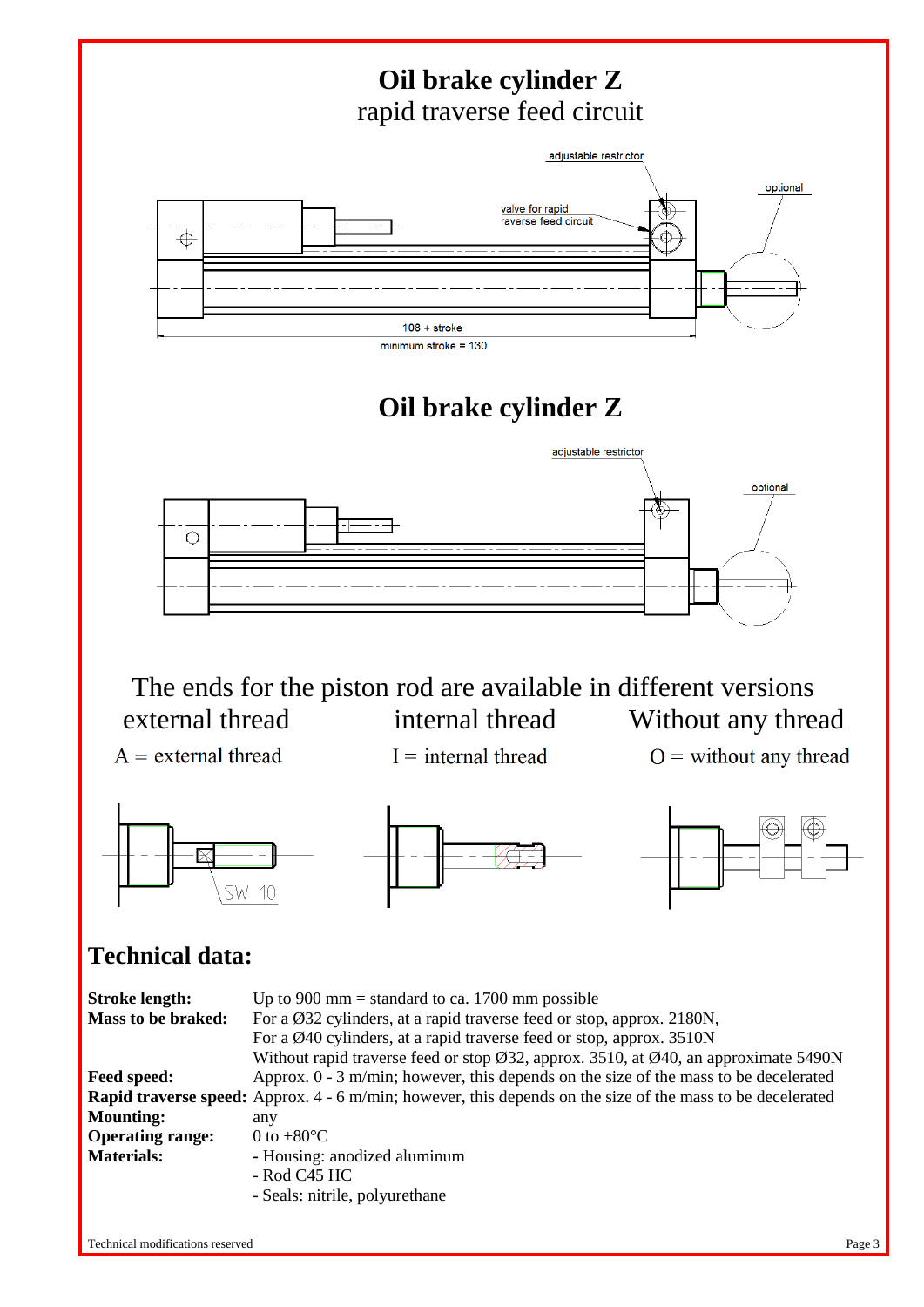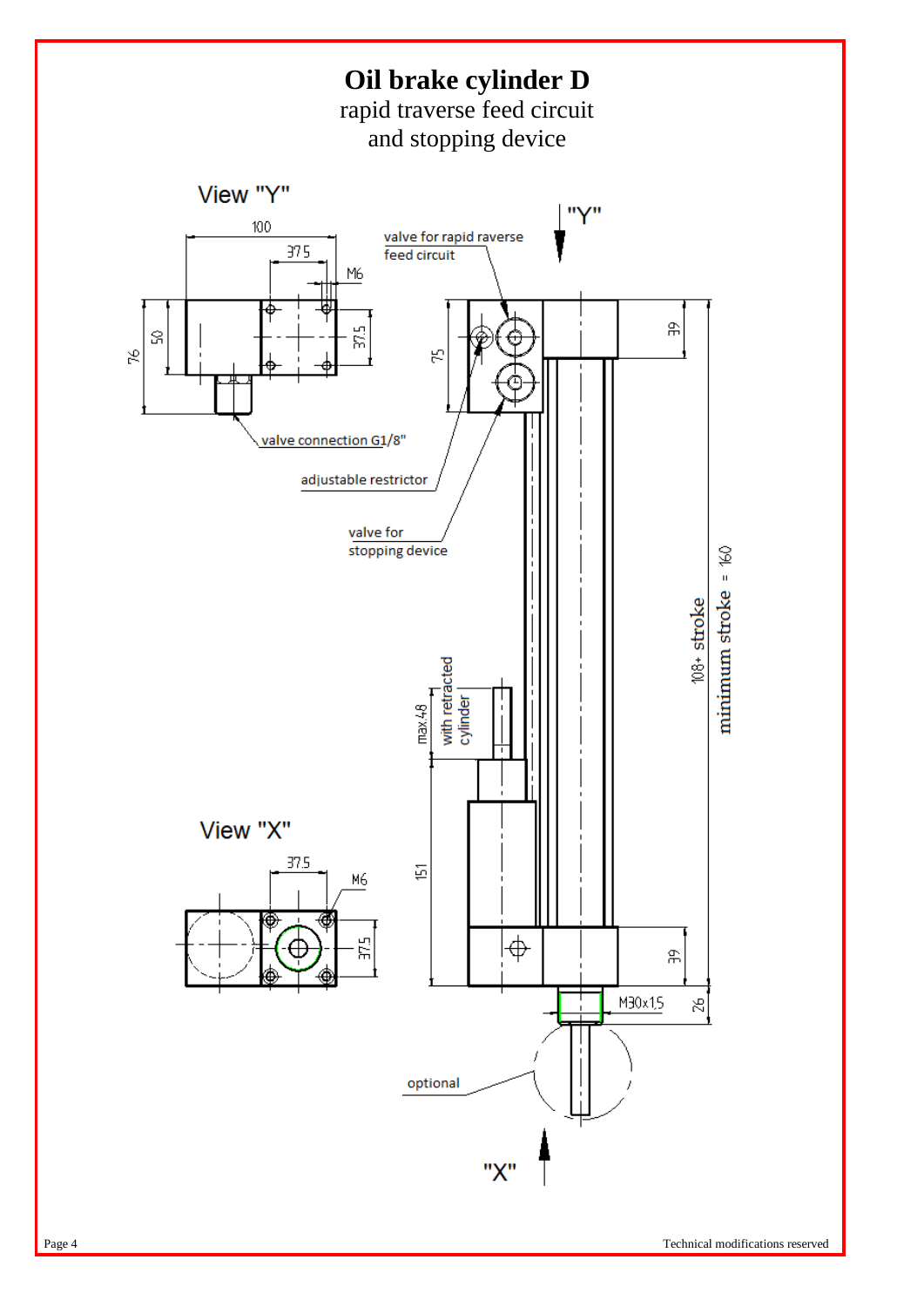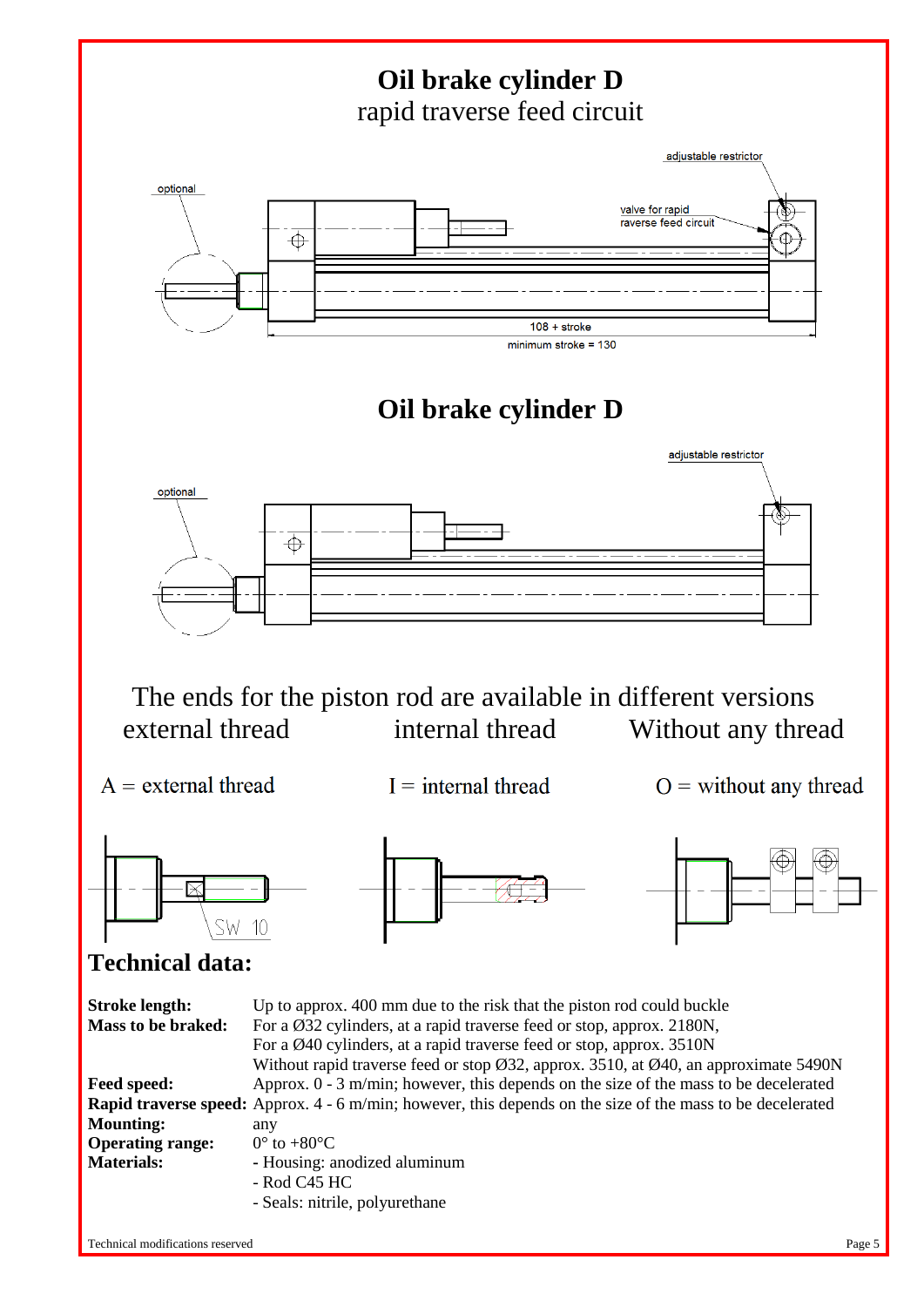